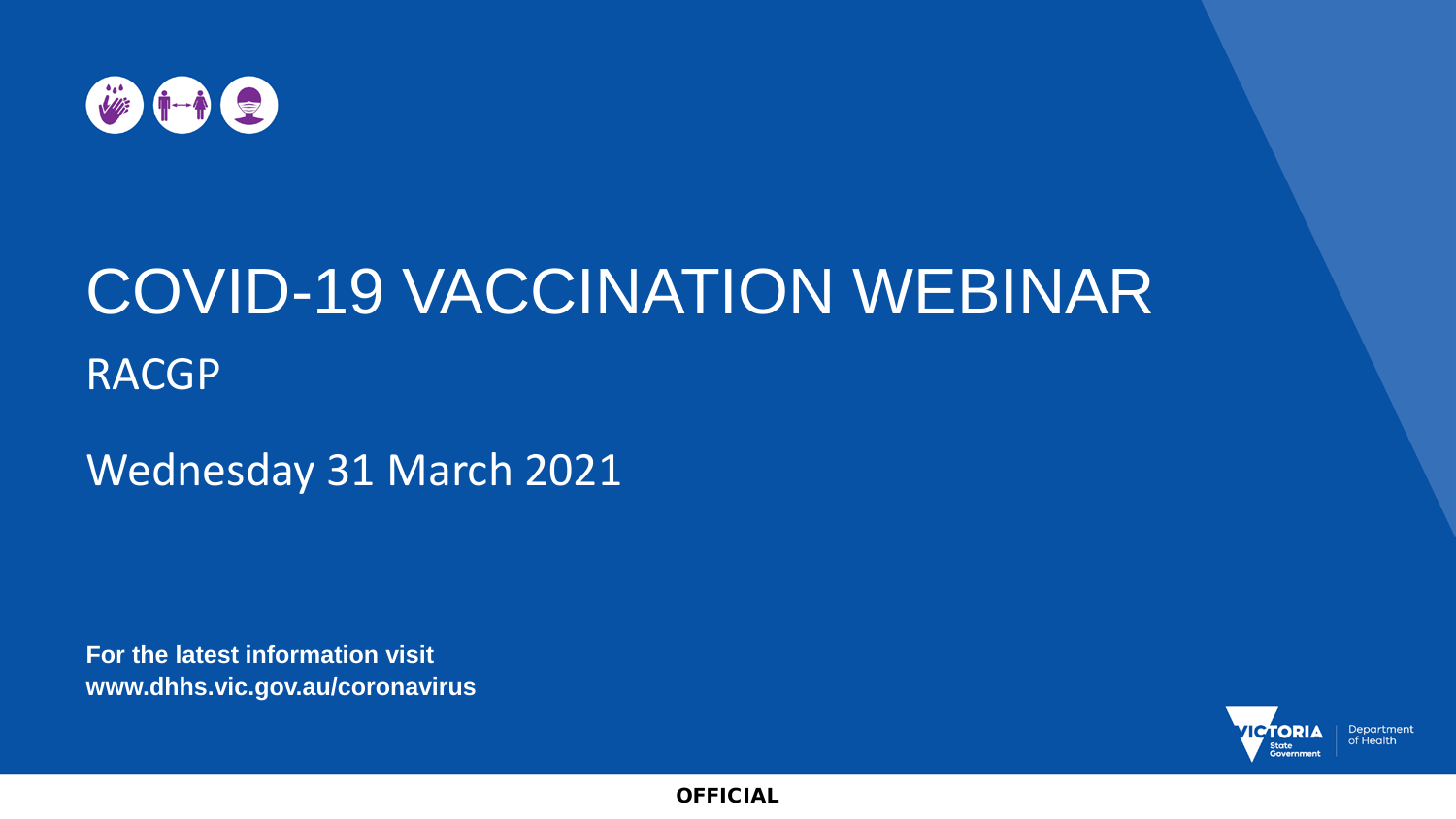### COVID-19 Vaccination Program – Week 6

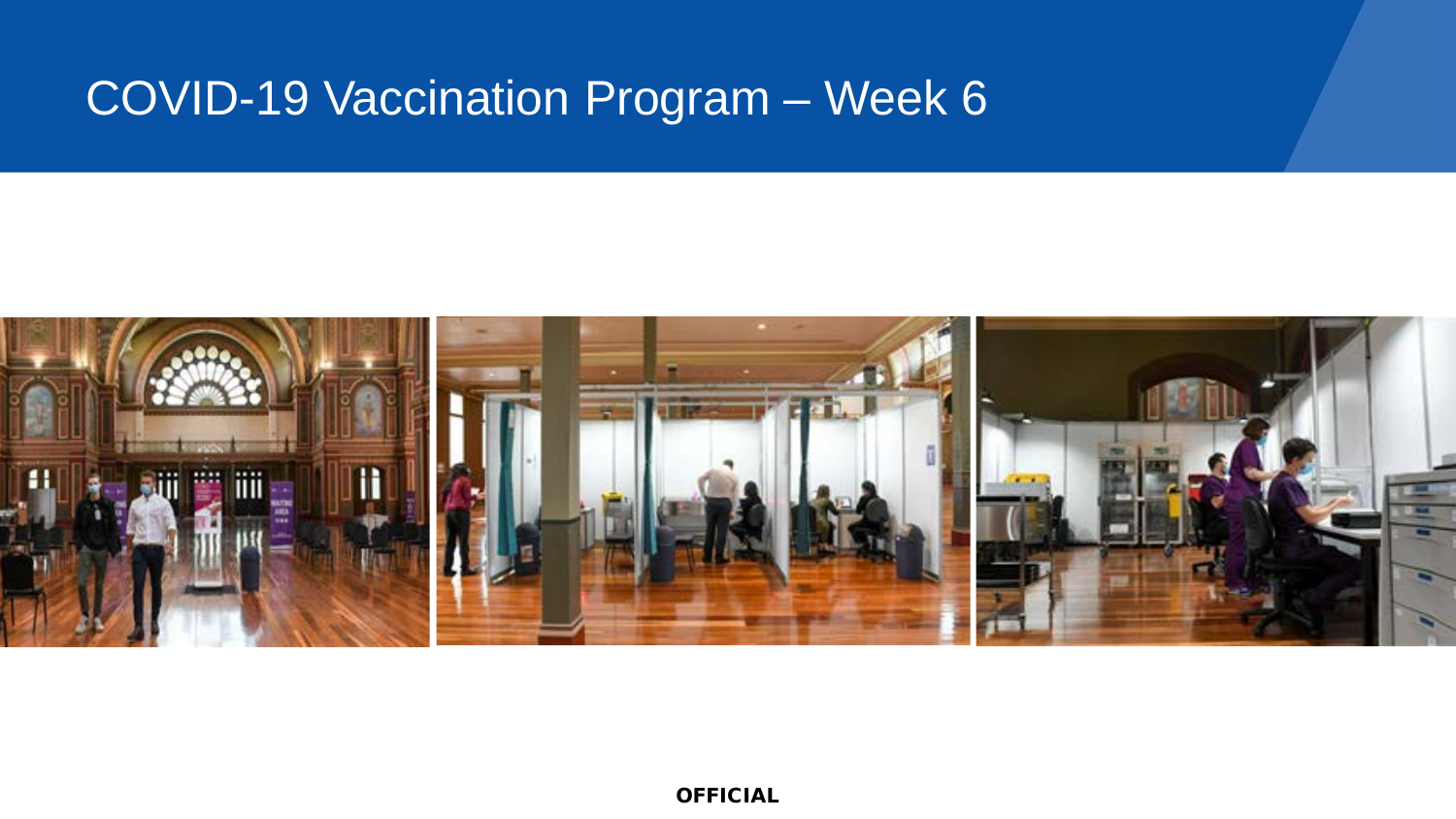# Priority groups 1b

#### **1a priority group**

Quarantine and border workers

Frontline health care worker that are most at risk of coming into contact with COVID-19

Public aged care residents and staff

Private aged care and disability care staff

Private aged care and disability care residents

health.gov.au/initiatives-and-programs/covid-19-vaccines/phase-1b

#### **1b priority group**

| Health care workers (outside scope of 1a)                                                       |
|-------------------------------------------------------------------------------------------------|
| Police                                                                                          |
| Fire protection & other emergency                                                               |
| Correction & detention services                                                                 |
| Meat/seafood processing                                                                         |
| Household contacts of high risk 1a (Hotel Quarantine/ Ports of Entry/ Border<br>workers)        |
| Residents of high risk accommodation                                                            |
| Corrections clients                                                                             |
| Transport (including public transport/commercial)                                               |
| Adults younger than 70 with an underlying medical condition, including those with<br>disability |
| Aboriginal and Torres Strait Islander peoples aged over 55                                      |
|                                                                                                 |

Adults over 70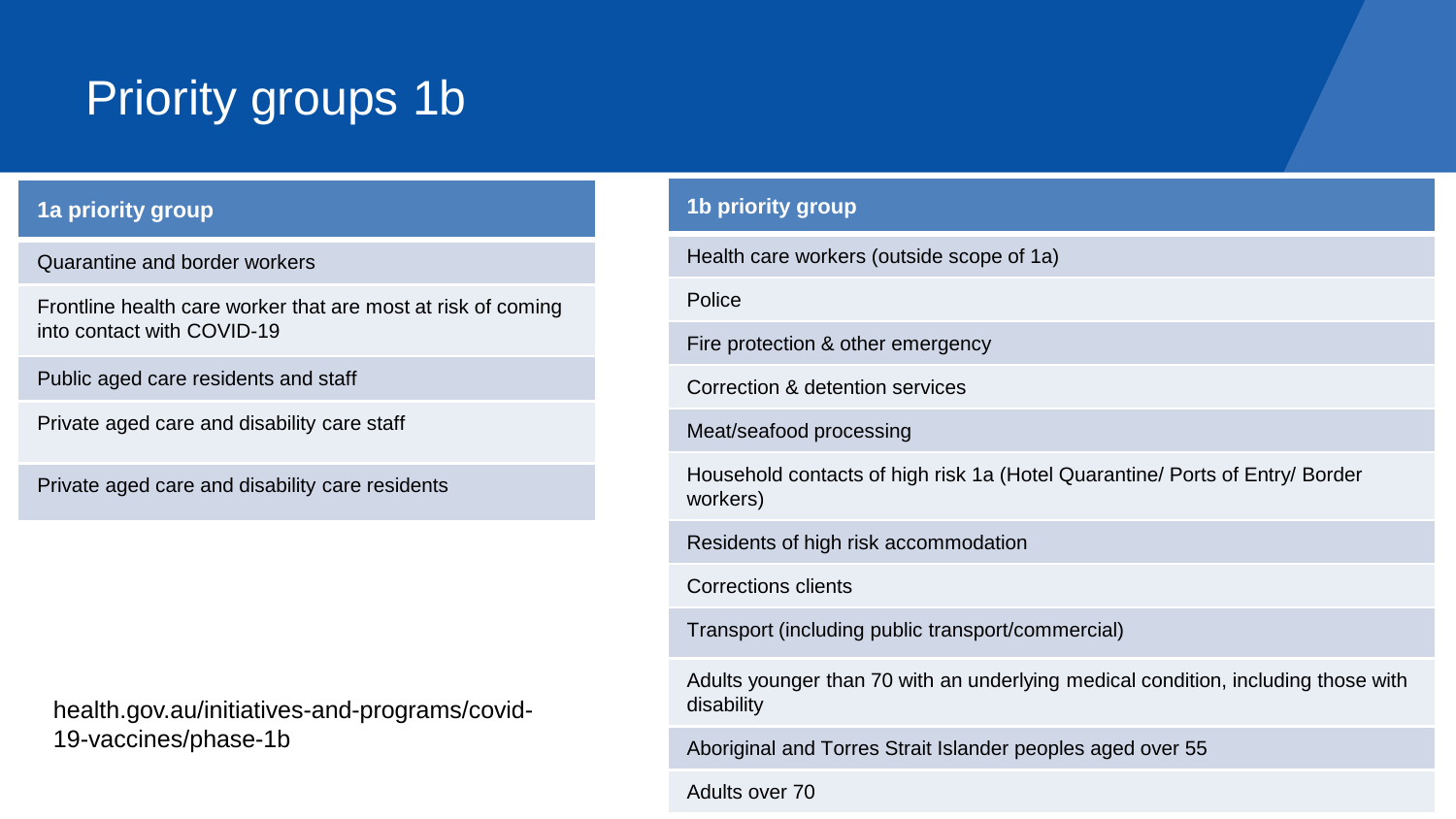## AstraZeneca safety

**Upon reviewing data from tens of millions of people given the AstraZeneca vaccine, the ATAGI statement on the safety of the vaccine notes:**

- No evidence that there is increase in the rates of general thromboebolic disorders after vaccination
- No cases of Cerebral Venous Sinus Thrombosis (CVST) associated with vaccination recorded in Australia to date
- No evidence of a risk of thrombotic disease after COVID-19 vaccination in people with clotting conditions
- ATAGI continues to recommend vaccination with either AstraZeneca or Pfizer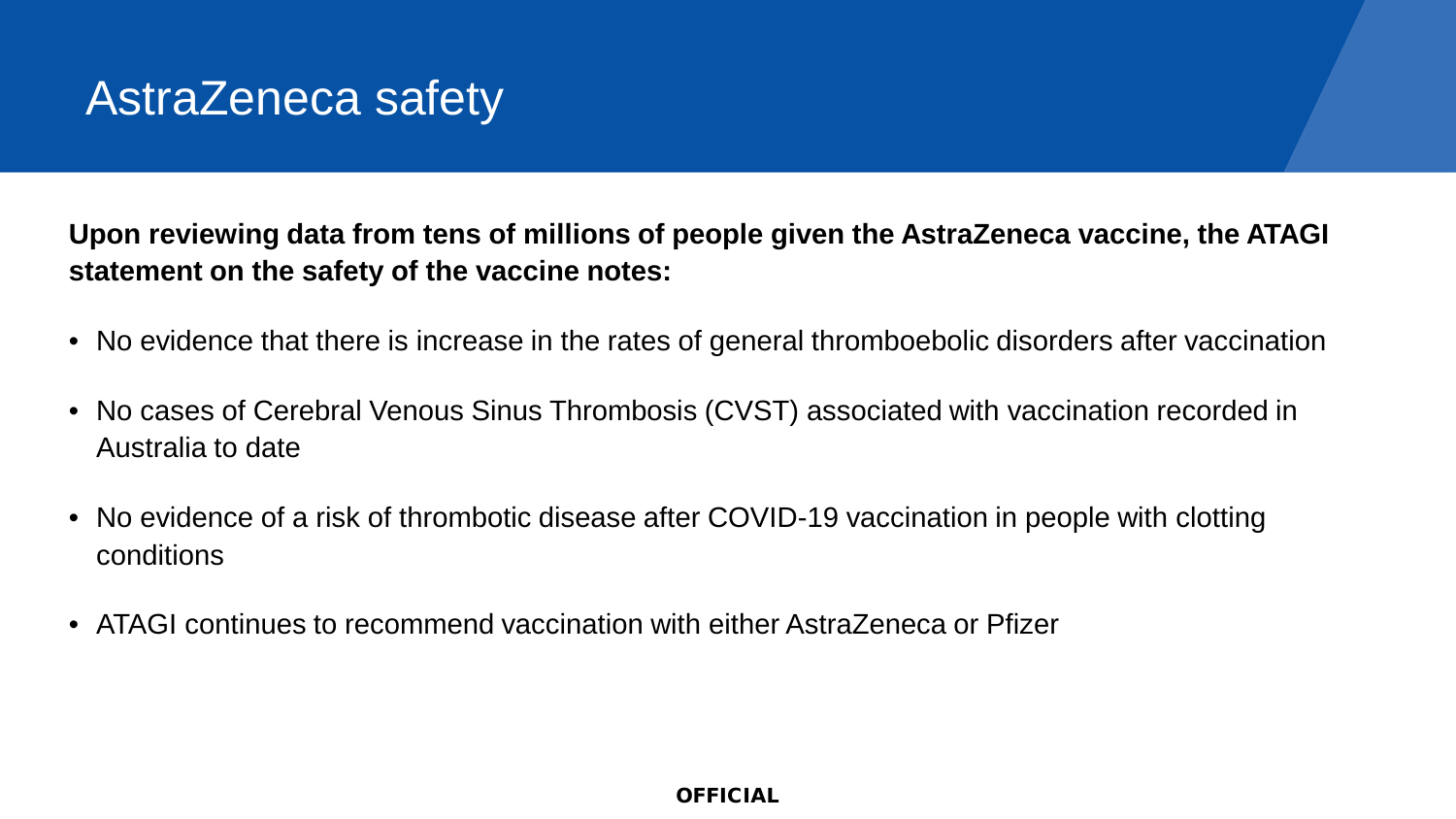## Pre vaccination support

### **Victorian Specialist Immunisation Services (VicSIS)**

Referral to a VicSIS allergy clinic is required if a person has a history of:

• Immediate (within 4 hours) and generalised symptoms of a possible allergic reaction (e.g. urticaria/hives) to a previous dose of a COVID-19 vaccine

• Generalised allergic reaction (without anaphylaxis) to any component of the COVID-19 vaccine to be administered (e.g. PEG in the Pfizer/BioNTech vaccine, or polysorbate 80 in the COVID-19 vaccine AstraZeneca)

• A prior history of anaphylaxis to previous vaccines and/or multiple drugs (injectable and/or oral) where ingredients such as PEG or polysorbate 80 may conceivably be the cause

OFFICIAL • A known systemic mast cell activation disorder with raised mast cell tryptase that requires treatment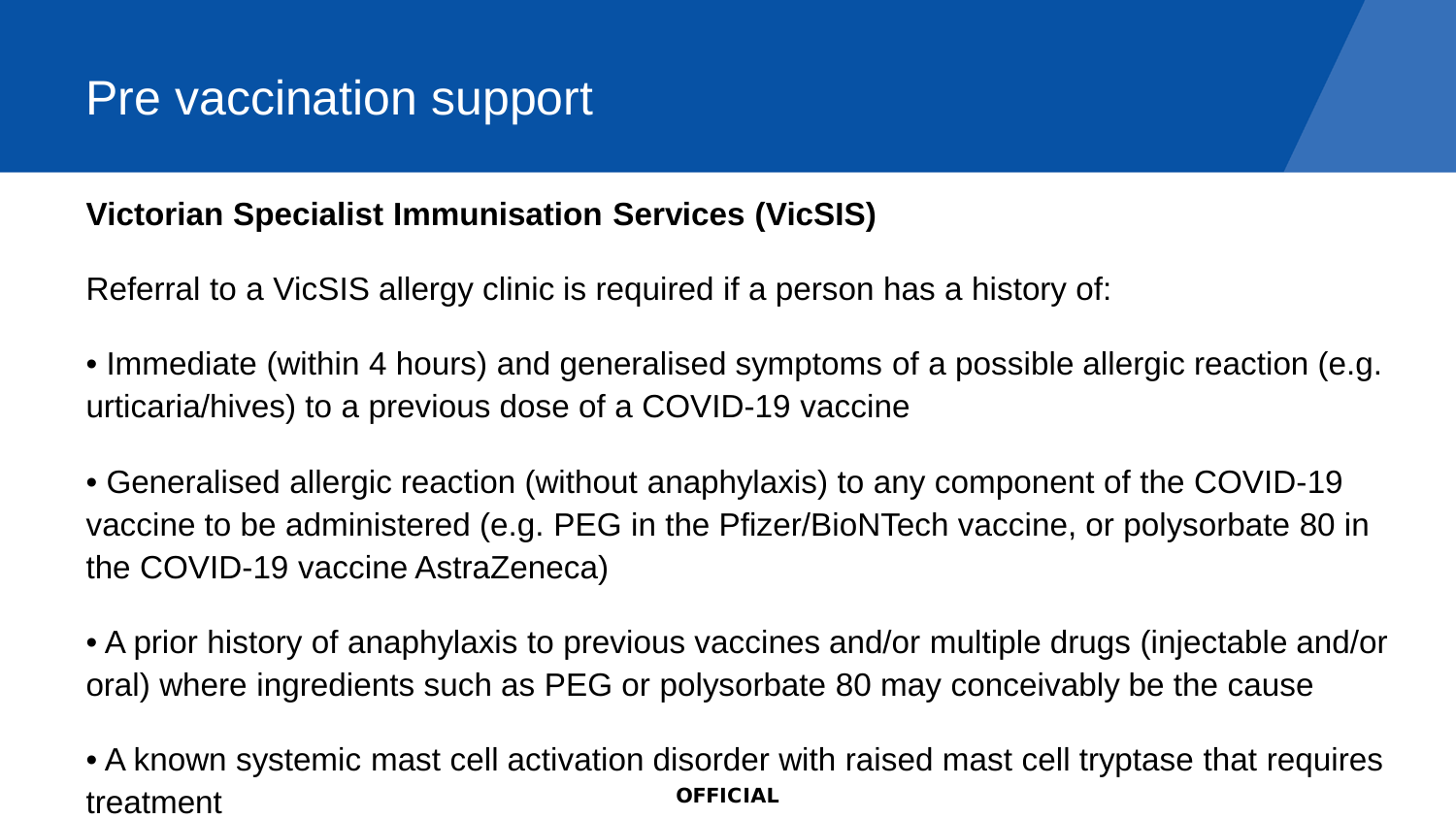## Pre vaccination support

### **Victorian Specialist Immunisation Services (VicSIS)**

ATAGI has therefore released a statement on 25 March 2021 recommending deferral of vaccination with any COVID-19 vaccine for people who have a history of the below conditions:

- People with a confirmed medical history of CVST; and/or
- People with a confirmed medical history of heparin induced thrombocytopaenia

Screening questions should be asked prior to vaccination and the above groups of people should defer vaccination and see their treating haematologist or neurologist. If they do not have a treating clinician then they should be referred to their nearest VicSIS clinic for further assessment.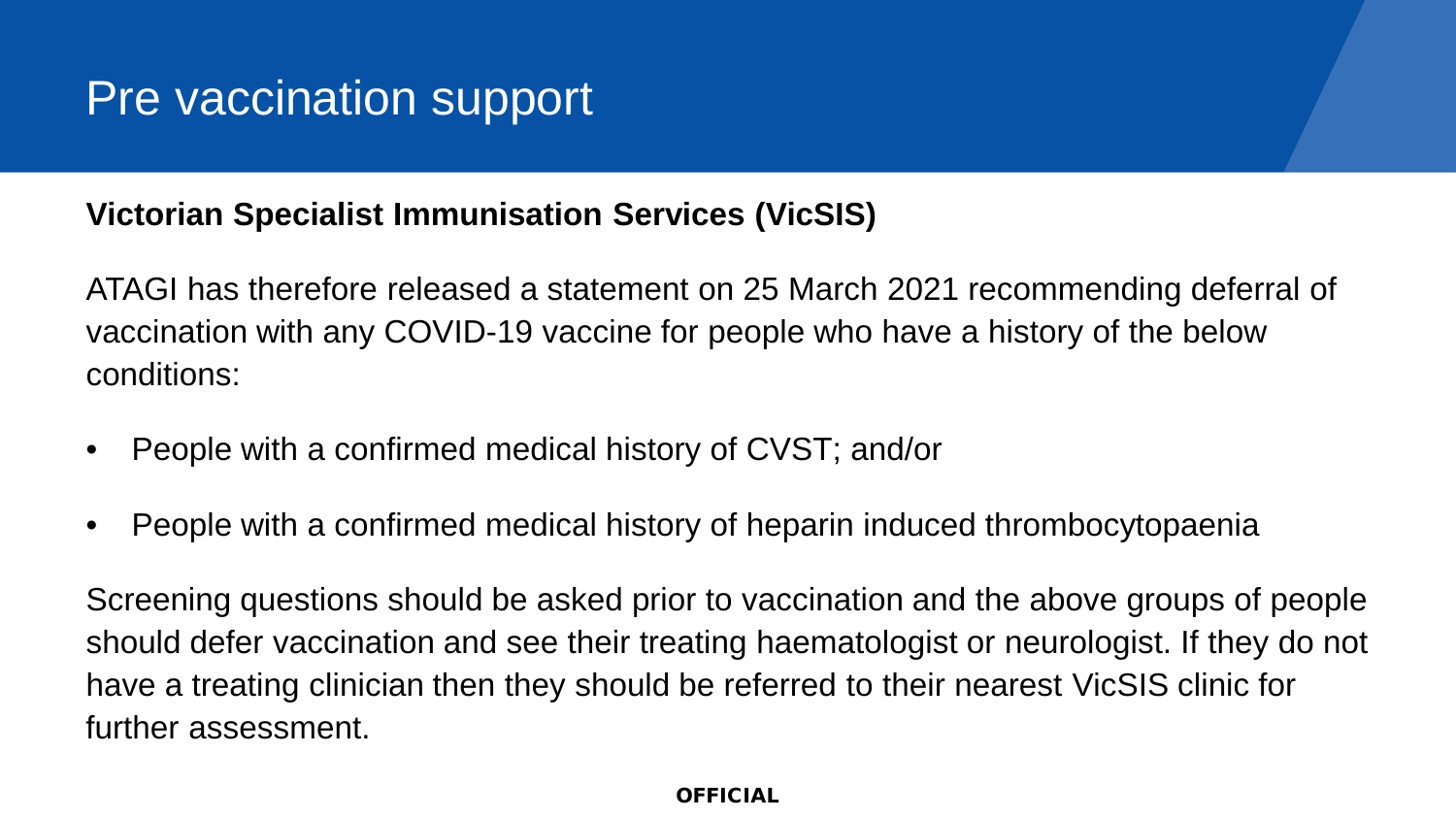## Post vaccination support

### **Patients encouraged to report any possible adverse reactions:**

- Respond to SMS
- Contact Surveillance of Adverse Events Following Vaccination In the Community (SAEFVIC) <https://www.aefican.org.au/Home/Info/VIC>

### **Patient or clinician support:**

• Victorian Government Coronavirus hotline 1800 675 398 (option 3 for COVID-19 vaccines)